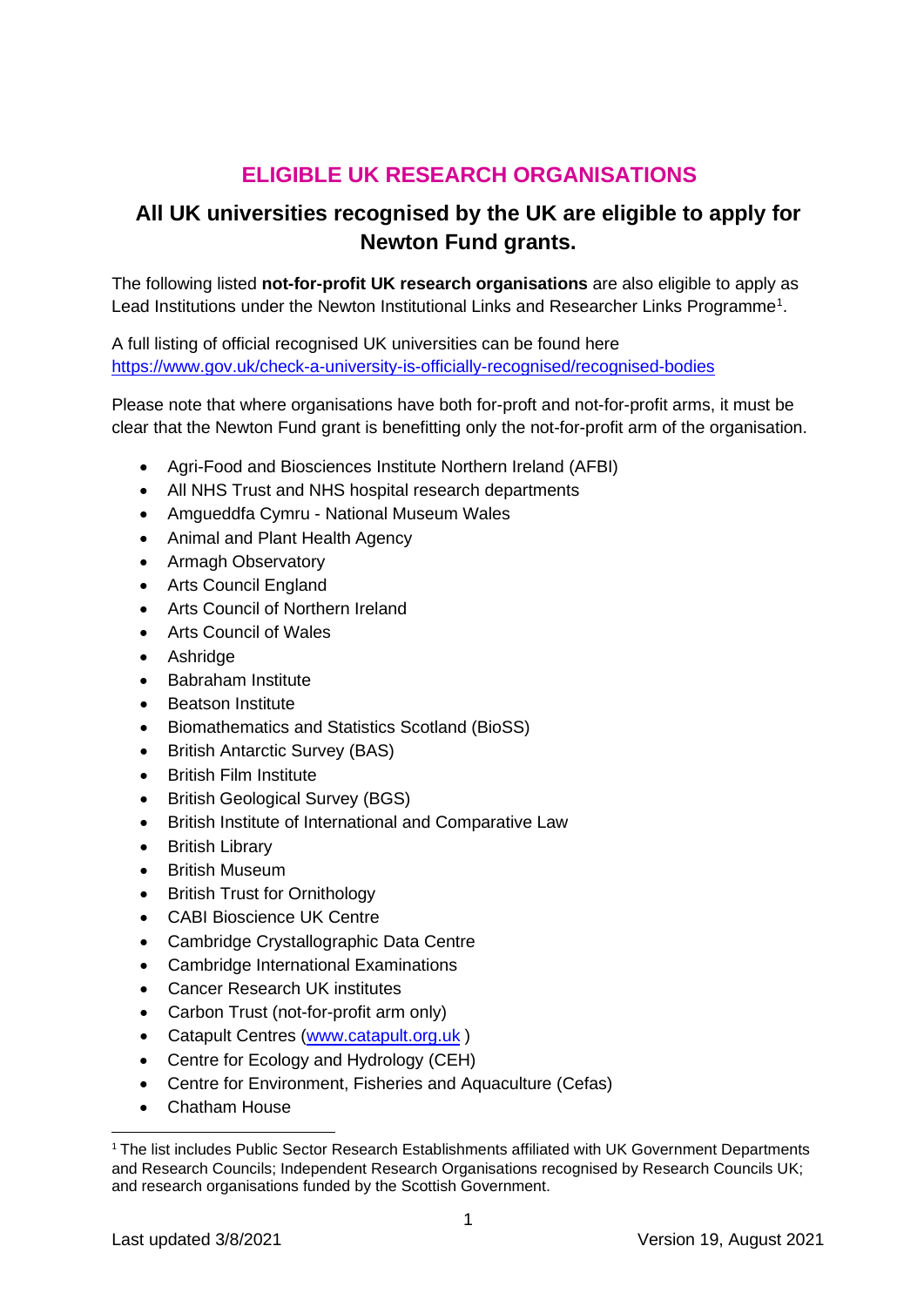- Clinical Sciences Centre (CSC)
- Creative Scotland
- Daresbury Laboratory (DL)
- Defence Science and Technology Laboratory (DSTL)
- Diamond Light Source Ltd
- Earlham Institute (previously The Genome Analysis Centre (TGAC))
- East Malling Research (NIAB EMR)
- European Bioinformatics Institute (EBI)
- English Heritage
- European Southern Observatory
- European Synchrotron Radiation Facility
- Forestry Commission Research Agency
- Fisheries Research Services (FRS)
- Forensic Science Service (FSS)
- Francis Crick Institute
- Game and Wildlife Conservation Trust
- Glasgow School of Art (The)
- Health and Safety Laboratory (HSL)
- Health Protection Agency (HPA)
- HR Wallingford Group Ltd
- Hydrographics Office
- James Hutton Institute
- Imperial War Museum
- Institute for European Environmental Policy
- Institute for Fiscal Studies
- Institute of Development Studies (IDS)
- Institute of Food Research (see Quadram Institute Bioscience)
- Institute of Occupational Medicine
- International Institute for Environment and Development (IIED)
- Isis Innovation
- James Hutton Institute
- John Innes Centre
- Laboratory of Molecular Biology (LMB)
- Liverpool School of Tropical Medicine (LSTM)
- Marine Biological Association
- Marine Management Organisation
- Michael Palin Centre for Stammering Children
- Moredun Research Institute
- MRC Centre for Regenerative Medicine (based at University of Edinburgh)
- Museum of London Archaeology
- National Archives
- National Botanic Garden of Wales / Gardd Fotaneg Genedlaethol Cymru
- National Centre for Social Research
- National Galleries of Scotland
- National Gallery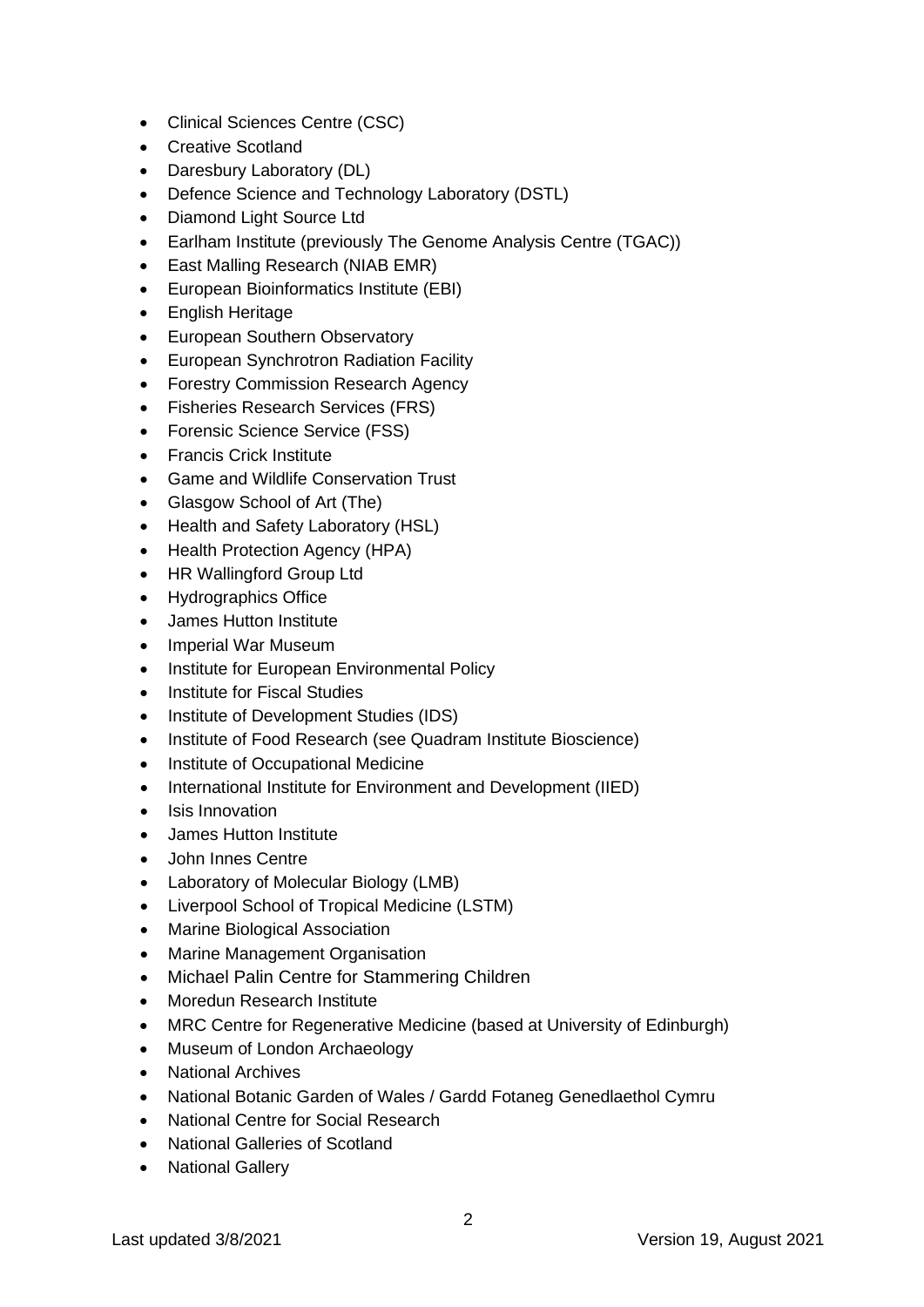- National Institute for Biological Standards and Control (NIBSC)
- National Institute for Health and Care Excellence (NICE), including NICE International
- National Institute of Agricultural Botany
- National Institute of Economic and Social Research
- National Library of Scotland
- National Museum Wales
- National Museums Liverpool
- National Museums of Scotland
- National Oceanography Centre (NOC)
- National Parks
- National Physical Laboratory
- National Portrait Gallery
- Natural History Museum
- Overseas Development Institute (ODI)
- Pharmacy Research UK (PRUK)
- Pirbright Institute (formerly Institute for Animal Health)
- Plymouth Marine Laboratories
- Proudman Oceanographic Laboratory
- Public Health England (PHE)
- Quadram Institute Bioscience (formerly Institute of Food Research)
- RAND Europe Community Interest Company
- Rothamsted Research
- Rowett Institute of Nutrition and Health
- Royal Botanic Garden, Edinburgh
- Royal Botanic Gardens, Kew
- Royal Commission on the Ancient and Historical Monuments of Scotland
- Royal Museums Greenwich (formerly known as the National Maritime Museum)
- Royal Society for the Protection of Birds
- Rutherford Appleton Laboratory (includes Chilbolton) (RAL)
- Science Museum Group (formerly known as the National Museum of Science and Industry)
- Scotland's Rural College (SRUC)
- Scottish Arts Council
- Scottish Association for Marine Science (SAMS)
- Scottish Institute for Research in Economics (SIRE)
- Sir Alister Hardy Foundation for Ocean Sciences
- Sir John Soane's Museum
- Sport England
- Tate Galleries
- Tavistock Institute
- The Alan Turing Institute
- The Isaac Newton Group of Telescopes (ING)
- The Joint Astronomy Centre (JAC)
- The Met Office
- The Open University